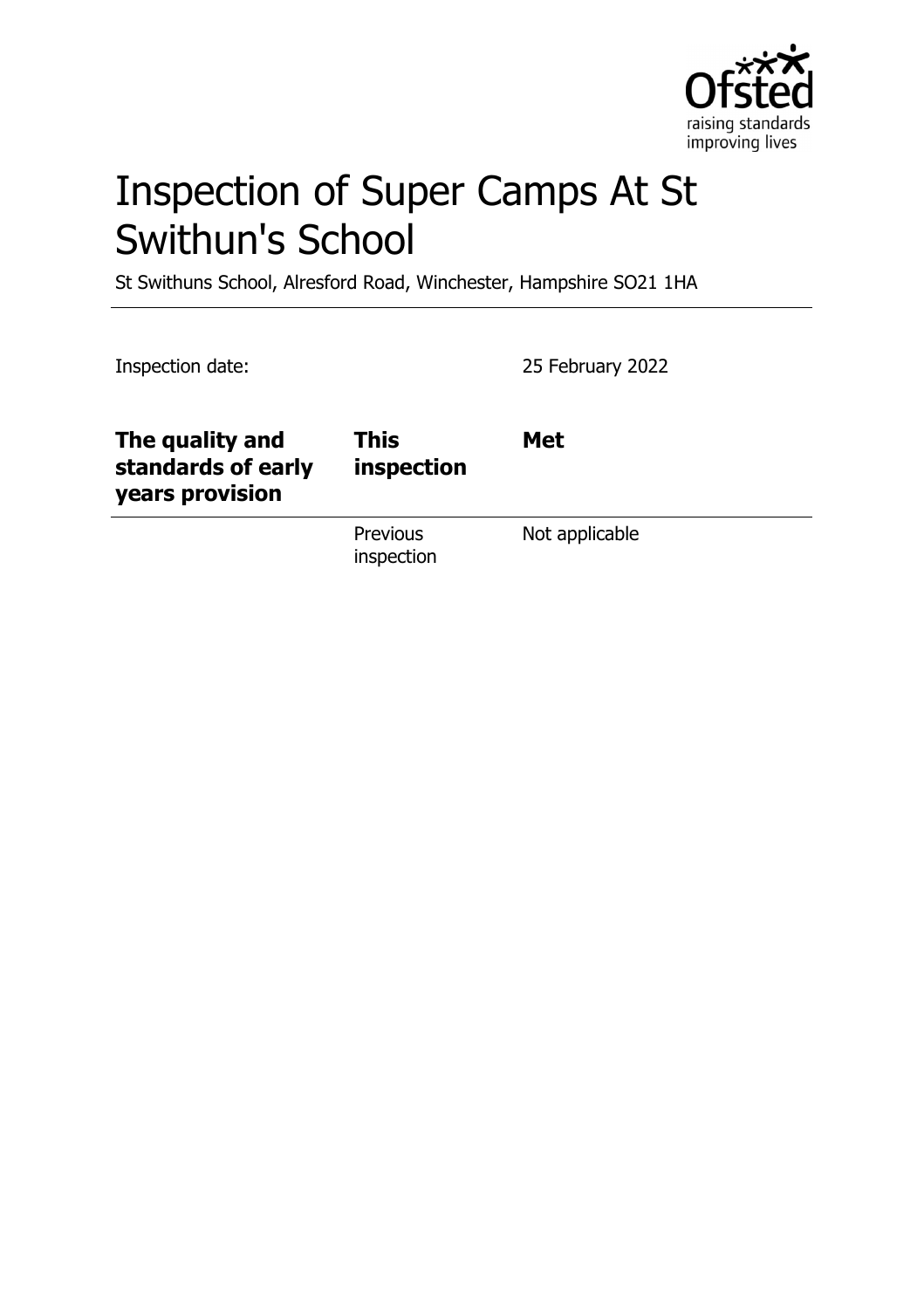

# **What is it like to attend this early years setting?**

#### **This provision meets requirements**

Staff are highly energetic and greet children with passion and enthusiasm at the start of the day. Children settle quickly and are keen to engage in the stimulating activities available for them to choose from. For example, they enthusiastically make snowballs and investigate changing textures. Children add further materials, such as shampoo pasta and glue. They shout 'jackpot' as they successfully mould the mixture and explore how it comes together.

Children demonstrate confidence in their environment. They proudly demonstrate their gymnastic skills and discuss activities they enjoy at home. Children show high levels of creativity. They talk with enthusiasm about their drawings and cut out their pictures to make a puzzle.

Children show excellent manners. They push their chairs under the table, tidy away the toys and make their way to the welcome meeting with their older peers. The camp manager welcomes children in different languages, building on their understanding of diversity well. Children listen to others and discuss how they are feeling, developing relationships right from the outset. Children show an understanding of personal safety. For example, they discuss the evacuation procedures in detail and actively talk about the reasons why they should not share food with their friends.

## **What does the early years setting do well and what does it need to do better?**

- $\blacksquare$  Staff gather information from parents about children online before they join. When children arrive at the camp, they hold further discussions and make sure children have everything they need for their day. At the end of the session, staff share information with parents about their children's achievements and activities they have enjoyed. They keep parents well informed about the programme of activities on offer. Parents comment positively about the staff team. They say that their children enjoy their time at the camp.
- The camp is run by an enthusiastic management team, who are excellent role models for staff and children. Children have wonderful opportunities to take part in a wide range of experiences in the extensive grounds of the school site. They develop new skills as they take part in a wide range of activities, such as swimming, athletics, ball games and arts and crafts.
- Children delight in exploring nature and enjoy walks to collect natural resources from the woods. They discuss and investigate what they find and bring these back to the base room to use in creative activities. Staff build on children's problem-solving skills and encourage them to work as a team to discover how they can use items they have collected to make a spider.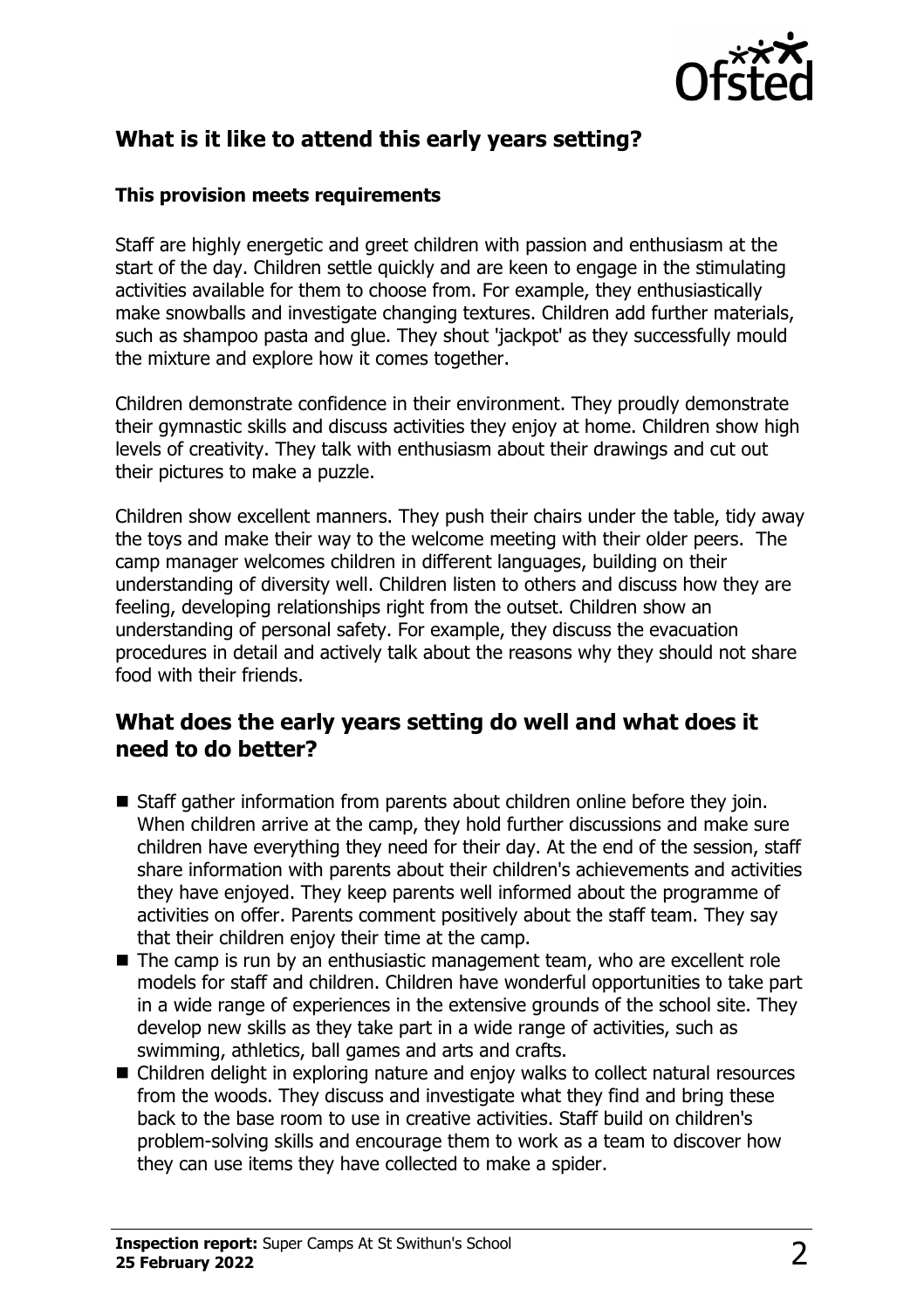

- $\blacksquare$  The enthusiastic attitude of staff shines through. This has a positive outcome on children, which supports their emotional well-being highly effectively. For example, staff are vigilant to children's needs and recognise when to adapt activities to ensure they can successfully achieve their goals. This was illustrated on the day of the inspection, when staff gave children the option of using a tennis racket when playing baseball. Consequently, all children were confident to take part in the game.
- $\blacksquare$  The camp manager provides her staff with weekly appraisals and ongoing support to ensure their well-being. She gives them one-to-one mentoring to help them build on their skills to ensure they are confident to fulfil their roles. Senior managers also visit the site regularly and seek the views of both staff and children to evaluate the camp site. They use this information to ensure continuous improvements in the quality of the service they provide.
- $\blacksquare$  Staff work extremely well together. Children's safety is at the heart of everything they do. They are highly organised and use resources, such as walkie talkies, to communicate throughout the day. The camp manager deploys her staff highly effectively and ensures they supervise children vigilantly at all times.
- $\blacksquare$  Staff promote healthy lifestyles well. For example, they use social occasions, such as lunch time, to talk to children about the importance of exercise and food that is good for their bodies. Children drink water throughout the day and say this is to ensure they stay hydrated.
- Children discuss their 'colour point' reward system with enthusiasm. They explain how they can earn points for their team in different ways, such as through competitions, healthy lunches and being kind to their peers. Children hold doors open for others and beam with pride, as staff reward them with points for their team. They play cooperatively with each other and form good friendships.

# **Safeguarding**

The arrangements for safeguarding are effective.

Staff have a good understanding of how to protect children from harm and are clear about their role and responsibilities to safeguard children. They talk confidently about what they would do if they had any concerns about a child or a colleague's behaviour. Staff understand how to report these concerns in line with local safeguarding procedures. All staff attend regular training to ensure their safeguarding knowledge is kept up to date. Robust recruitment and induction procedures help staff to understand their roles in keeping children safe.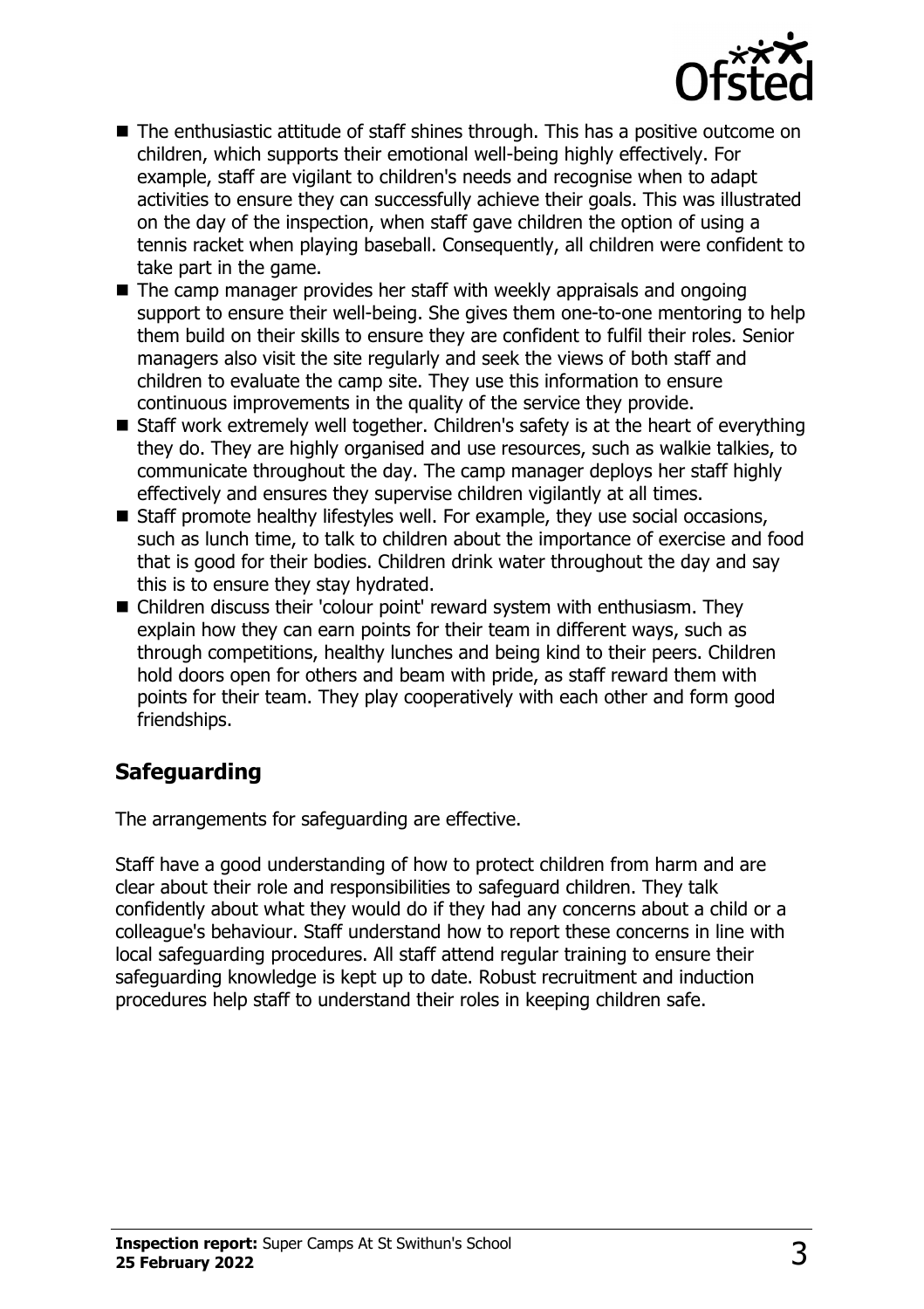

| <b>Setting details</b>                         |                                                        |
|------------------------------------------------|--------------------------------------------------------|
| Unique reference number                        | 2525609                                                |
| <b>Local authority</b>                         | Hampshire                                              |
| <b>Inspection number</b>                       | 10208263                                               |
| <b>Type of provision</b>                       | Childcare on non-domestic premises                     |
| <b>Registers</b>                               | Early Years Register, Compulsory Childcare<br>Register |
| Day care type                                  | Out-of-school day care                                 |
| Age range of children at time of<br>inspection | 4 to 12                                                |
| <b>Total number of places</b>                  | 150                                                    |
| Number of children on roll                     | 82                                                     |
| Name of registered person                      | <b>Super Camps Limited</b>                             |
| Registered person unique<br>reference number   | RP906400                                               |
| <b>Telephone number</b>                        | 01235467303                                            |
| Date of previous inspection                    | Not applicable                                         |

## **Information about this early years setting**

Super Camps At St Swithun's School registered in 2019. It is located in Winchester, Hampshire. The setting employs eight members of childcare staff. Of these, three have an appropriate early years qualifications at level 3. The setting opens from Monday to Friday, during school holidays. Opening times are from 9am to 5pm and extended hours are available from 8am to 6pm.

## **Information about this inspection**

**Inspector**

Jane Franks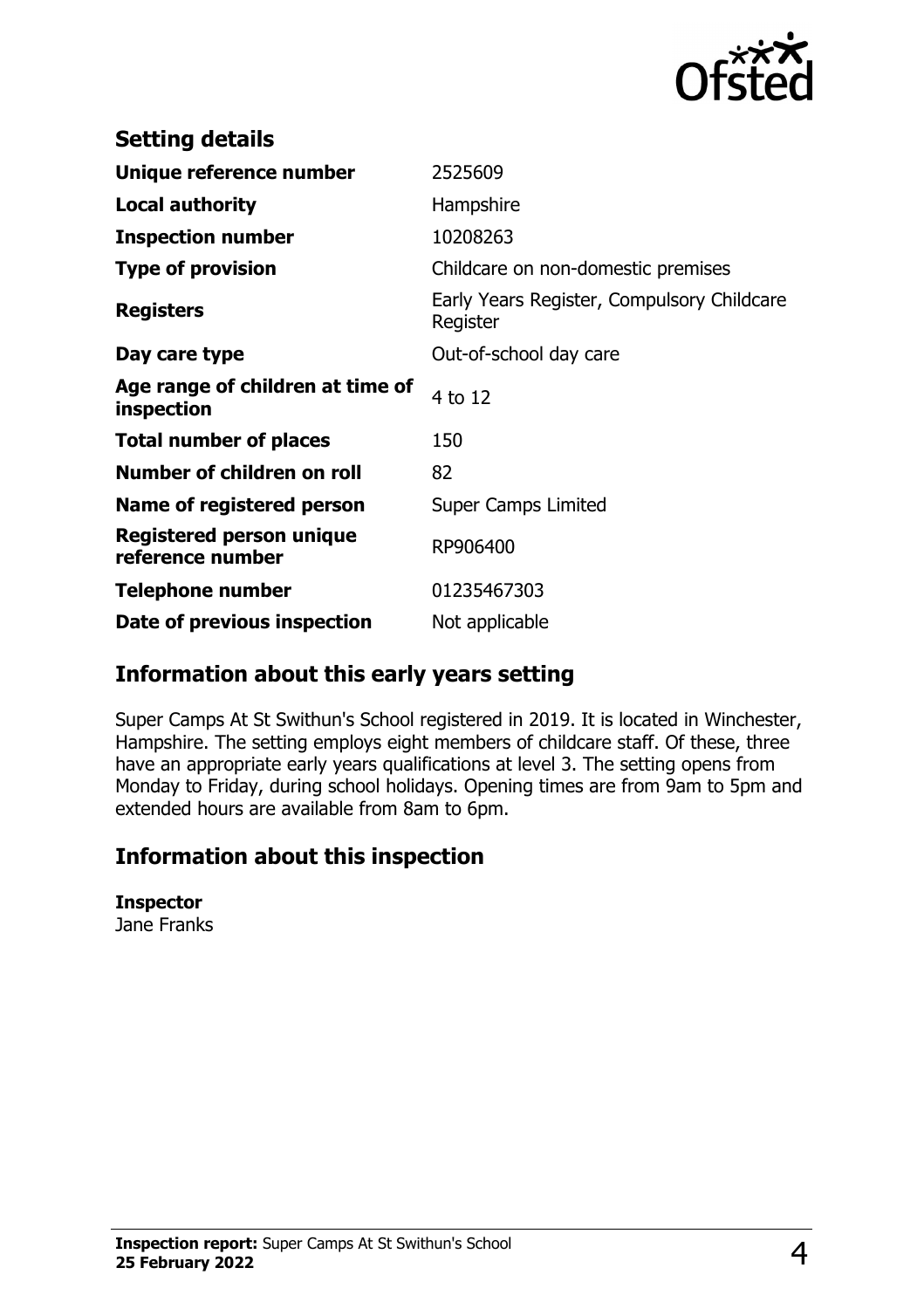

#### **Inspection activities**

- $\blacksquare$  This was the first routine inspection the setting received since the COVID-19 pandemic began. The inspector discussed the impact of the pandemic with the setting and has taken that into account in her evaluation of the setting.
- $\blacksquare$  The assistant operations manager showed the inspector around the indoor and outdoor grounds of the school that the camp uses. He talked about the resources and activities provided for the children.
- $\blacksquare$  The inspector observed the staff interacting with the children. She spoke to staff and children at appropriate times during the inspection and spoke to staff and children in the setting.
- $\blacksquare$  Parents shared their views with the inspector.
- The inspector sampled some of the setting's documentation, including risk assessments and the safeguarding policy and procedures.
- $\blacksquare$  The inspector carried out a joint observation with the assistant operations manager.

We carried out this inspection under sections 49 and 50 of the Childcare Act 2006 on the quality and standards of provision that is registered on the Early Years Register. The registered person must ensure that this provision complies with the statutory framework for children's learning, development and care, known as the early years foundation stage.

If you are not happy with the inspection or the report, you can [complain to Ofsted](http://www.gov.uk/complain-ofsted-report).